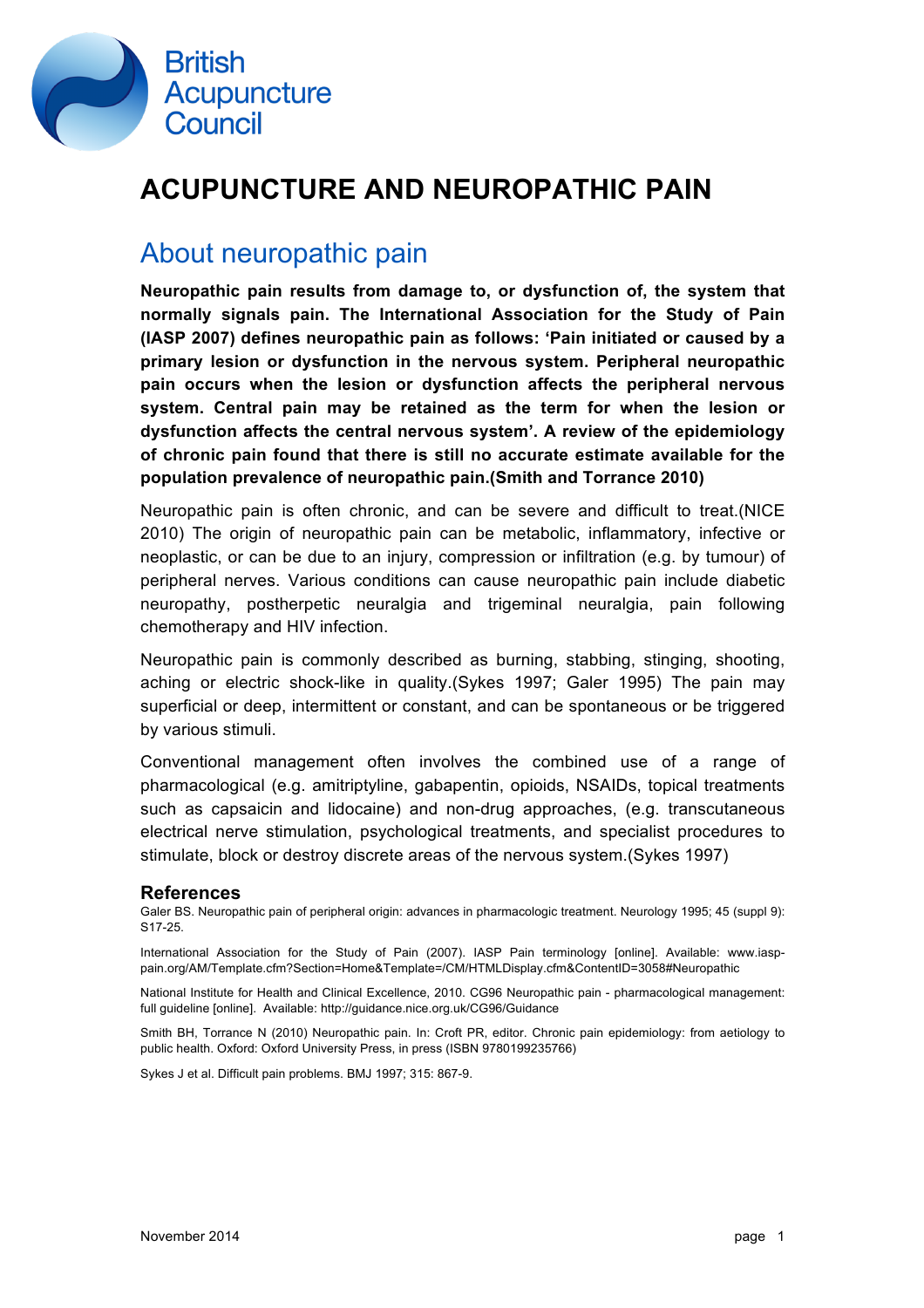## How acupuncture can help

This Factsheet focuses on the evidence for acupuncture in trigeminal neuralgia, chemical-induced neuropathy and neuropathy due to HIV infection. Diabetic neuropathy is discussed in the Type 2 diabetes mellitus Factsheet. There are also Factsheets on Sciatica and Cancer. Carpal tunnel syndrome and postherpetic neuralgia will be discussed in future Factsheets.

One systematic review of randomised controlled trials comparing acupuncture with carbamazepine for trigeminal neuralgia found acupuncture to be as effective as drug treatment, but to cause fewer unwanted effects.(Liu 2010) In single randomised controlled trials, electroacupuncture was found not to be effective for chronic painful neuropathy in general (Penza 2011); acupuncture was found to be more effective than cobamamide for peripheral neuropathy due to chemotherapy (Xu 2010); acupuncture plus acupoint injection was found to be more effective than carbamazepine for greater occipital neuralgia (Pan 2008); and neither acupuncture nor amitriptyline were found to be more effective than placebo for peripheral neuropathy due to HIV infection, but acupuncture was associated with reduced attrition and mortality rates(Shlay 1998; Shiflett 2011). Other non-randomised studies have found encouraging results with acupuncture for chemotherapy-induced neuropathy, HIV/AIDs-induced neuropathy, trigeminal neuralgia and peripheral neuropathy of undefined aetiology.(Donald 2011; Schrader 2007; Phillips 2004; Galantino 1999; Spacek 1998).

In summary, acupuncture seems to be at least as beneficial as the drugs it has been tested against, though in some circumstances neither may be very effective. As yet, there is insufficient research to indicate which patient groups it may be most helpful for. Acupuncture may offer additional benefits, from better sleep to reduced mortality, and probably has fewer side effects than pharmaceutical treatment.

In general, acupuncture is believed to stimulate the nervous system and cause the release of neurochemical messenger molecules. The resulting biochemical changes influence the body's homeostatic mechanisms, thus promoting physical and emotional well-being.

Research has shown that acupuncture treatment may specifically help to relieve neuropathic pain by:

- Reducing hypersensitivity induced by spinal nerve ligation, an effect dependent on the opioid system (Cidral-Filho 2011);
- Inhibiting paclitaxel-induced allodynia/hyperalgesia through spinal opioid receptors (Meng 2011);
- Influencing the neurotrophic factor signalling system, which is important in neuropathic pain (Dong 2006).
- Acting on areas of the brain known to reduce sensitivity to pain and stress, as well as promoting relaxation and deactivating the 'analytical' brain, which is responsible for anxiety and worry (Hui 2010; Hui 2009);
- Increasing the release of adenosine, which has antinociceptive properties (Goldman 2010);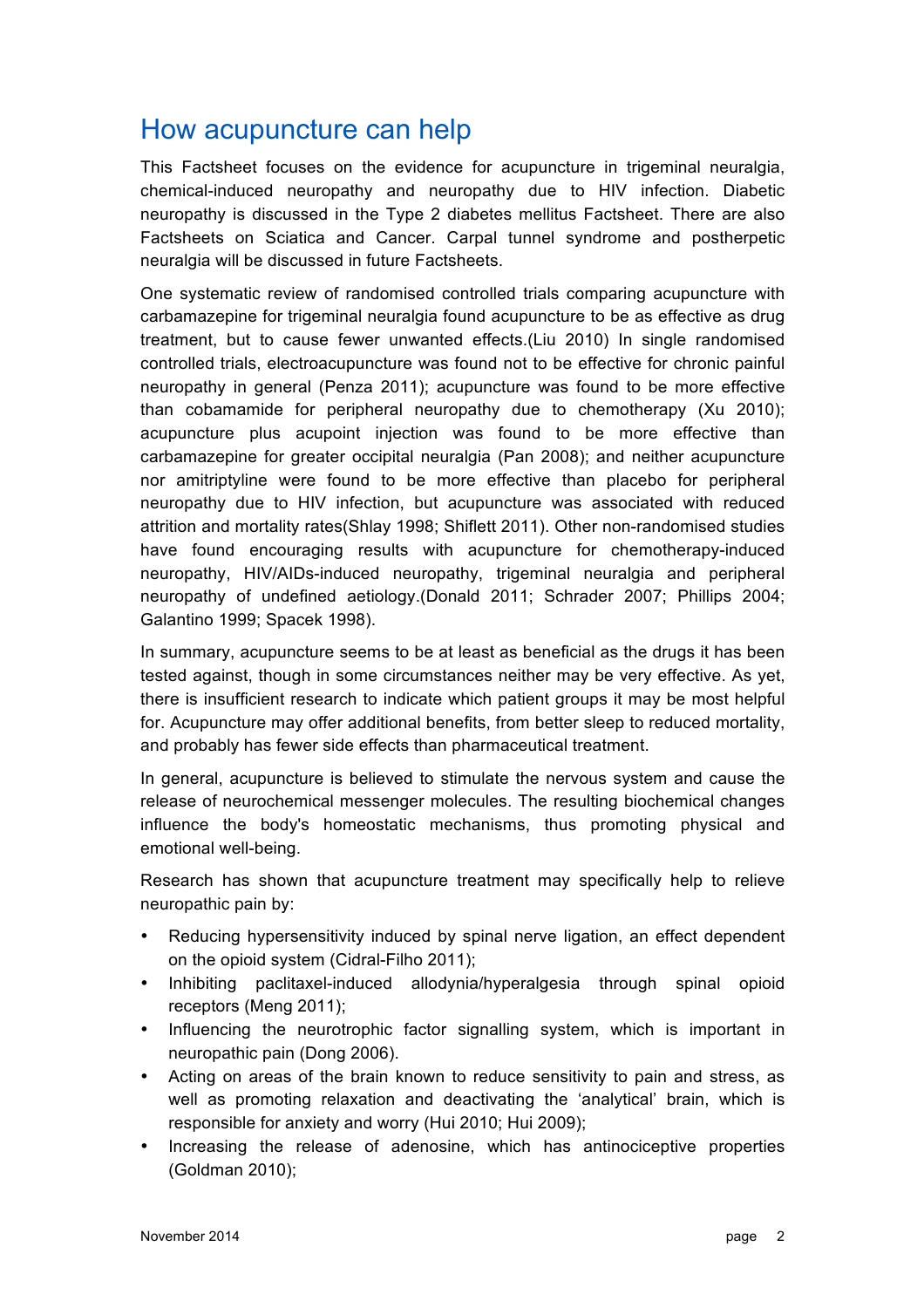- Improving muscle stiffness and joint mobility by increasing local microcirculation (Komori 2009), which aids dispersal of swelling;
- Reducing inflammation, by promoting release of vascular and immunomodulatory factors (Kavoussi 2007);

### About traditional acupuncture

Acupuncture is a tried and tested system of traditional medicine, which has been used in China and other eastern cultures for thousands of years to restore, promote and maintain good health. Its benefits are now widely acknowledged all over the world, and in the past decade traditional acupuncture has begun to feature more prominently in mainstream healthcare in the UK. In conjunction with needling, thepractitioner may use techniques such as moxibustion, cupping, massage or electro-acupuncture. They may also suggest dietary or lifestyle changes.

Traditional acupuncture takes a holistic approach to health and regards illness as a sign that the body is out of balance. The exact pattern and degree of imbalance is unique to each individual. The traditional acupuncturist's skill lies in identifying the precise nature of the underlying disharmony and selecting the most effective treatment. The choice of acupuncture points will be specific to each patient's needs. Traditional acupuncture can also be used as a preventive measure to strengthen the constitution and promote general wellbeing.

An increasing weight of evidence from Western scientific research (see overleaf) is demonstrating the effectiveness of acupuncture for treating a wide variety of conditions. From a biomedical viewpoint, acupuncture is believed to stimulate the nervous system, influencing the production of the body's communication substances - hormones and neurotransmitters. The resulting biochemical changes activate the body's self-regulating homeostatic systems, stimulating its natural healing abilities and promoting physical and emotional wellbeing.

### About the British Acupuncture Council

With over 3000 members, the British Acupuncture Council (BAcC) is the UK's largest professional body for traditional acupuncturists. Membership of the BAcC guarantees excellence in training, safe practice and professional conduct. To find a qualified traditional acupuncturist, contact the BAcC on 020 8735 0400 or visit www.acupuncture.org.uk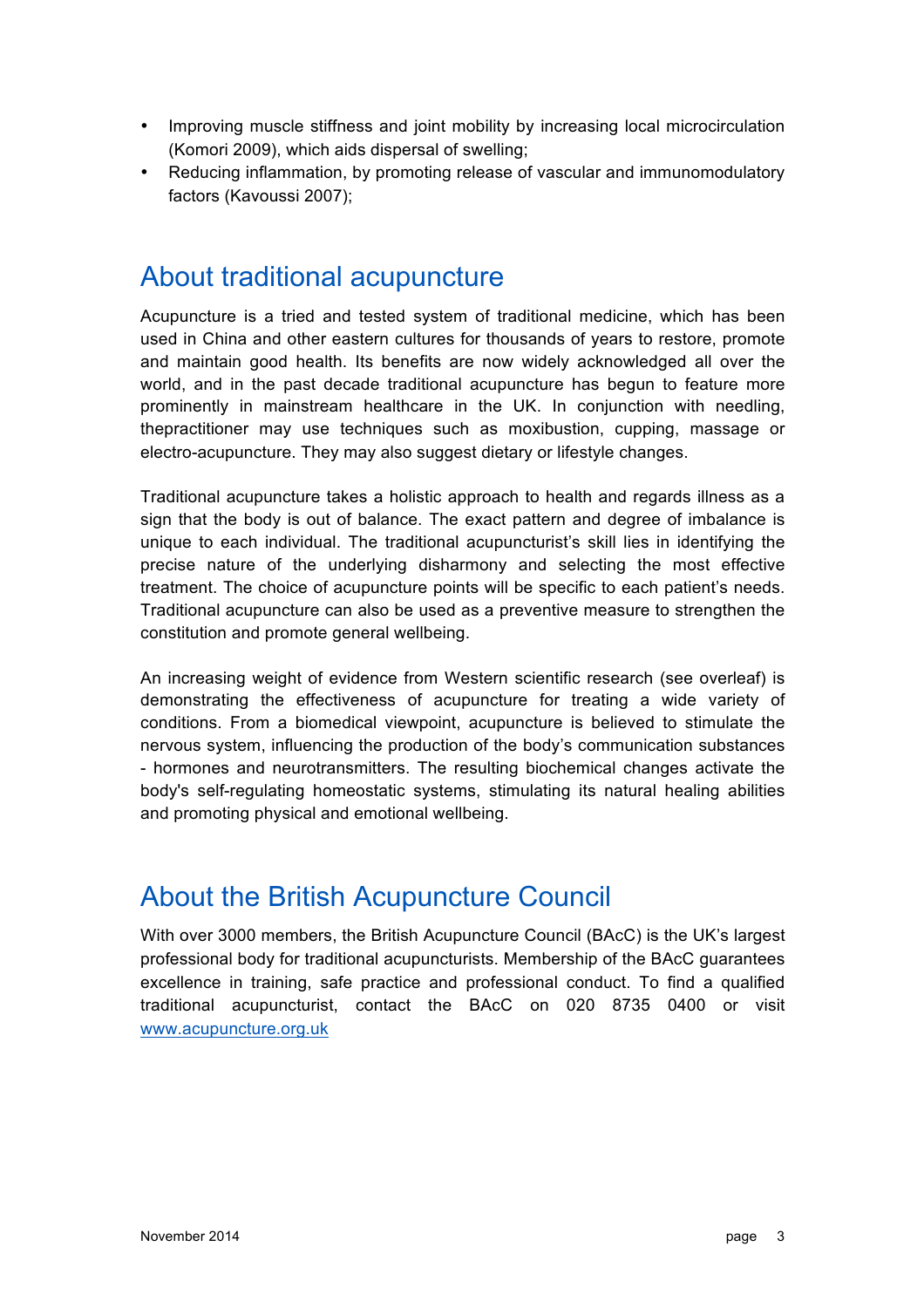# **ACUPUNCTURE AND NEUROPATHIC PAIN**

## The evidence

| <b>Research</b>                                                                                                                                                                                                    | <b>Conclusion</b>                                                                                                                                                                                                                                                                                                                                                                                                                                                                                                                                                                                                                                                                                                                     |
|--------------------------------------------------------------------------------------------------------------------------------------------------------------------------------------------------------------------|---------------------------------------------------------------------------------------------------------------------------------------------------------------------------------------------------------------------------------------------------------------------------------------------------------------------------------------------------------------------------------------------------------------------------------------------------------------------------------------------------------------------------------------------------------------------------------------------------------------------------------------------------------------------------------------------------------------------------------------|
| <b>Systematic reviews</b>                                                                                                                                                                                          |                                                                                                                                                                                                                                                                                                                                                                                                                                                                                                                                                                                                                                                                                                                                       |
| Liu H et al. A systematic review on<br>acupuncture for trigeminal neuralgia.<br>Altern Ther Health Med 2010; 16: 30-5.                                                                                             | A systematic review that assessed the efficacy of acupuncture<br>treatment for trigeminal neuralgia. Twelve randomised<br>controlled studies involving a total of 920 people were included<br>that compared acupuncture with carbamazepine. Four trials<br>reported that acupuncture was superior to carbamazepine, and<br>the remaining eight studies showed no difference between the<br>treatment and control groups. Adverse effects with<br>acupuncture, which were reported in three studies, were mild.<br>The reviewers concluded that the evidence suggests that<br>acupuncture is of a similar efficacy to carbamazepine, but<br>results in fewer adverse effects in treatment of trigeminal<br>neuralgia.                  |
| <b>Randomised controlled trials</b>                                                                                                                                                                                |                                                                                                                                                                                                                                                                                                                                                                                                                                                                                                                                                                                                                                                                                                                                       |
| Penza P et al. Electroacupuncture Is<br>Not Effective in Chronic Painful<br>Neuropathies. Pain Med. 2011 Sep 14.<br>doi: 10.1111/j.1526-<br>4637.2011.01230.x.                                                     | A double-blind randomised placebo-controlled trial that<br>investigated the analgesic efficacy of electroacupuncture (EA)<br>in 16 patients with chronic painful neuropathy. EA was<br>compared to pseudo-EA (placebo). Only one patient per group<br>(EA and pseudo-EA) reported 50% of pain relief at the end of<br>each treatment compared with pain intensity at baseline. Pain<br>intensity did not differ between EA and pseudo-EA. The<br>researchers concluded that their results do not support the use<br>of EA in this population of painful neuropathy patients.                                                                                                                                                          |
| Xu WR et al. Clinical randomized<br>controlled study on acupuncture for<br>treatment of peripheral neuropathy<br>induced by chemotherapeutic drugs.<br>[Article in Chinese] Zhongguo Zhen Jiu<br>2010; 30: 457-60. | A randomised controlled trial that looked at effective treatments<br>for peripheral neuropathy induced by chemotherapeutic drugs.<br>A total of 64 patients with peripheral neuropathy induced by<br>paclitaxel or oxaliplatin were randomly allocated to<br>acupuncture or intramuscular injection of cobamamide. The<br>neurotoxicity of two groups was compared using a<br>questionnaire before and after treatment. The total effective<br>rate for sensory nerve disorder in the acupuncture group was<br>66.7% compared to 40.0% in medication group (p< 0.05). The<br>researchers concluded that acupuncture is more effective than<br>cobamamide for treatment of peripheral neuropathy induced by<br>chemotherapeutic drugs. |
| Pan C, Tan G. Forty-two cases of<br>greater occipital neuralgia treated by<br>acupuncture plus acupoint-injection. J<br>Tradit Chin Med 2008; 28: 175-7.                                                           | A randomised controlled study that assessed the therapeutic<br>effects of acupuncture plus acupoint-injection on greater<br>occipital neuralgia in 84 patients. Acupuncture plus acupoint-<br>injection was compared with oral carbamazepine. The total<br>effective rate was 92.8% in the treatment group and 71.4% in<br>the control group. The difference in the total effective rate was<br>significant (p<0.05) between the two groups. The researchers<br>concluded that acupuncture plus acupoint-injection is effective<br>for greater occipital neuralgia and better than the                                                                                                                                                |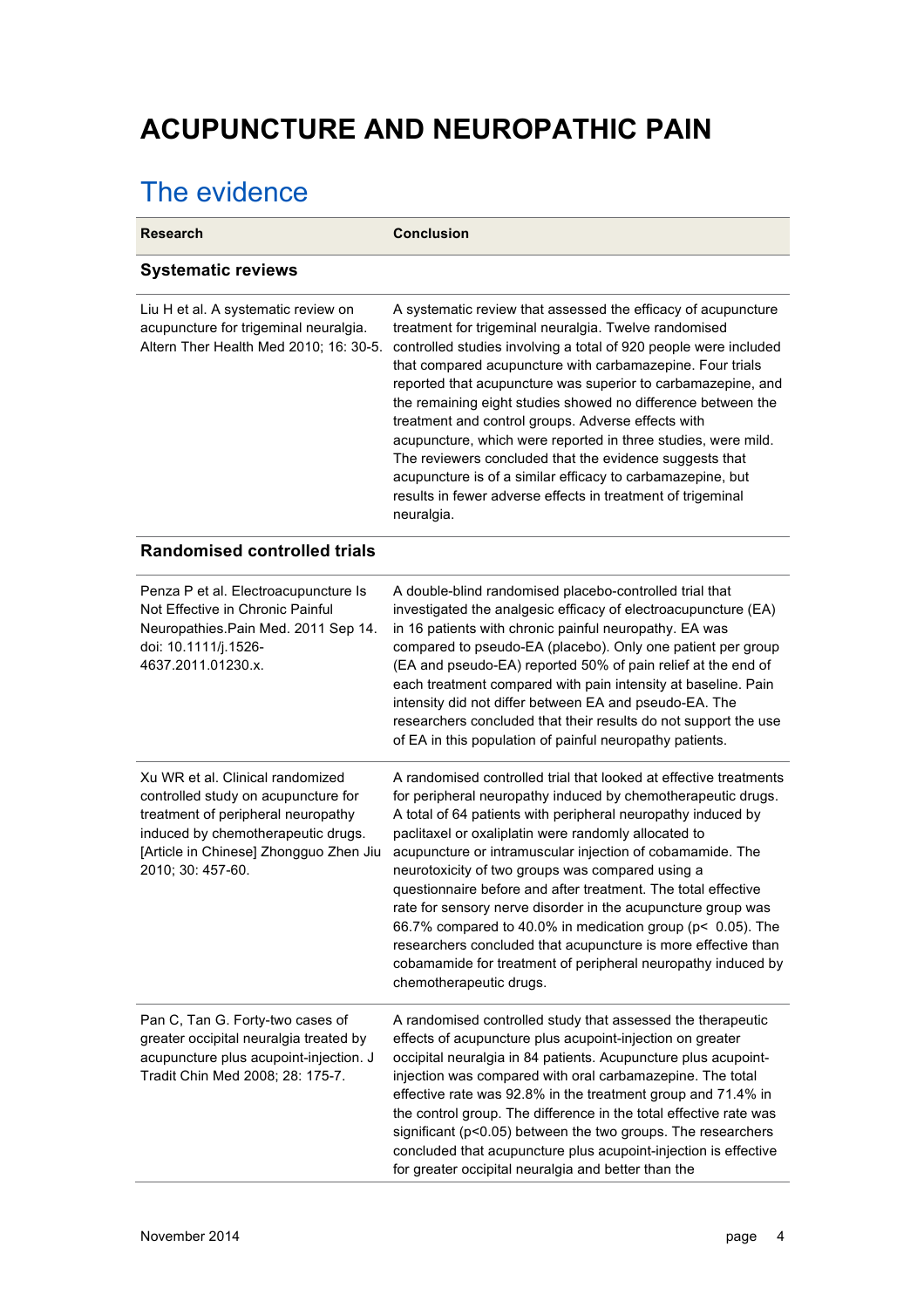|                                                                                                                                                                                                                                      | carbamazepine.                                                                                                                                                                                                                                                                                                                                                                                                                                                                                                                                                                                                                                                                                                                                                                                                                           |
|--------------------------------------------------------------------------------------------------------------------------------------------------------------------------------------------------------------------------------------|------------------------------------------------------------------------------------------------------------------------------------------------------------------------------------------------------------------------------------------------------------------------------------------------------------------------------------------------------------------------------------------------------------------------------------------------------------------------------------------------------------------------------------------------------------------------------------------------------------------------------------------------------------------------------------------------------------------------------------------------------------------------------------------------------------------------------------------|
| Shlay JC et al. Acupuncture and<br>amitriptyline for pain due to HIV-related<br>peripheral neuropathy: a randomized<br>controlled trial. Terry Beirn Community<br>Programs for Clinical Research on<br>AIDS. JAMA 1998; 280: 1590-5. | A randomised controlled trial that evaluated the efficacy of a<br>standardised acupuncture regimen (SAR) and amitriptyline<br>hydrochloride for the relief of pain due to HIV-related peripheral<br>neuropathy in 250 patients. All treatment groups showed a<br>reduction in mean pain scores at 6 and 14 weeks compared<br>with baseline values, but there was no significant difference<br>between the placebo, acupuncture or amitriptyline groups. The<br>researchers concluded that neither acupuncture nor<br>amitriptyline was more effective than placebo in relieving pain<br>caused by HIV-related peripheral neuropathy.                                                                                                                                                                                                     |
| Shiflett SC, Schwartz GE. Effects of<br>acupuncture in reducing attrition and<br>mortality in HIV-Infected men with<br>peripheral neuropathy. Explore (NY).<br>2011; 7: 148-54.                                                      | A reassessment of research assessing acupuncture versus<br>amitriptyline for peripheral neuropathy in 114 HIV-infected<br>patients study. The results were inconclusive for pain<br>measures, but acupuncture had a strong and positive effect on<br>attrition and mortality. Overall, acupuncture was associated<br>with lower attrition rate (27.6% vs. $44.6\%$ , p=0.058), and a zero<br>mortality rate (0% vs. 12.5%, p=0.047) than amitriptyline. This<br>protective effect of acupuncture was most pronounced among<br>patients with poorest physical functioning at the beginning of<br>the study (0% vs. 23.8%, p=0.047). The researchers concluded<br>that acupuncture was clearly effective in reducing attrition and<br>mortality in men with HIV and peripheral neuropathy, but that<br>results for pain relief were mixed. |
| <b>Other clinical studies</b>                                                                                                                                                                                                        |                                                                                                                                                                                                                                                                                                                                                                                                                                                                                                                                                                                                                                                                                                                                                                                                                                          |
| Donald GK et al. Evaluation of<br>acupuncture in the management of<br>chemotherapy-induced peripheral<br>neuropathy. Acupunct Med. 2011; 29:<br>230-3.                                                                               | An observation study that clinically evaluated the effectiveness<br>of acupuncture in the management of 18 patients with<br>chemotherapy-induced peripheral neuropathy (PN). In all, 82%<br>(n=14) of patients reported an improvement in symptoms<br>following their course of acupuncture; one patient with<br>advanced disease died during the 6 weeks. Some patients<br>derived additional benefits from the treatment, including a<br>reduction in analgesic use and improved sleeping patterns.<br>The researchers concluded that, although these results are<br>encouraging, they are uncontrolled.                                                                                                                                                                                                                               |
| SchrÄder S et al. Acupuncture<br>treatment improves nerve conduction<br>in peripheral neuropathy. Eur J Neurol<br>2007; 14: 276-81.                                                                                                  | A pilot study to evaluate the therapeutic effect of acupuncture<br>on peripheral neuropathy as measured by changes in nerve<br>conduction and assessment of subjective symptoms. Forty<br>seven patients with neuropathy of undefined aetiology were<br>enrolled: 21 were treated with acupuncture therapy according<br>to classical Chinese Medicine, while26 received best medical<br>care but no specific treatment for neuropathy. Sixteen patients<br>(76%) in the acupuncture group improved symptomatically and<br>objectively, while only four patients in the control group (15%)<br>did so. Three patients in the acupuncture group (14%) showed<br>no change and two patients an aggravation (10%), whereas in                                                                                                                |

objective parameters.

the control group seven showed no change (27%) and 15 an aggravation (58%). The researchers concluded that their results suggest there is a positive effect of acupuncture on peripheral neuropathy of undefined aetiology as measured by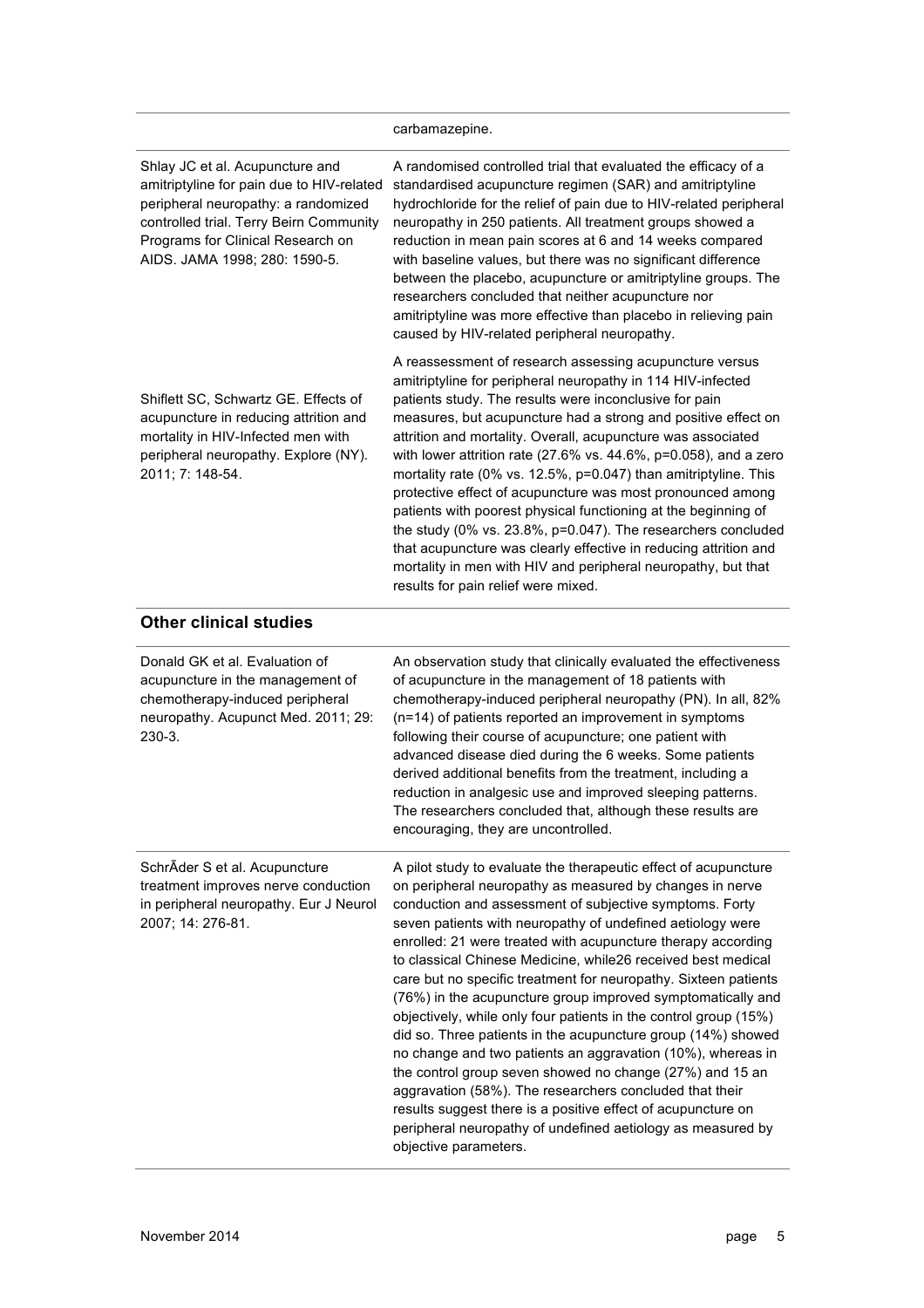| Phillips KD et al. Effect of acupuncture<br>administered in a group setting on pain<br>and subjective peripheral neuropathy<br>in persons with human<br>immunodeficiency virus disease. J<br>Altern Complement Med 2004; 10:<br>449-55. | A study that assessed acupuncture treatment for pain and<br>symptoms of peripheral neuropathy in 21 patients with HIV<br>infection. Comparison of the pretreatment and post-treatment<br>Pain Rating Scale results indicated a significant reduction in<br>present pain (p=0.0002), least and most pain in the last 24<br>hours (p<0.0001 and p=0.0004, respectively) and the total pain<br>summary score (p<0.0001). Scores for pain/aching/burning,<br>pins and needles, and numbness in the hands and feet were<br>reduced (p=0.0065), as well as the total summary score<br>(p=0.0001). The researchers concluded that subjective pain<br>and symptoms of peripheral neuropathy were reduced during<br>the period of individual acupuncture therapy.                                                                                                                                                                                                                                      |
|-----------------------------------------------------------------------------------------------------------------------------------------------------------------------------------------------------------------------------------------|-----------------------------------------------------------------------------------------------------------------------------------------------------------------------------------------------------------------------------------------------------------------------------------------------------------------------------------------------------------------------------------------------------------------------------------------------------------------------------------------------------------------------------------------------------------------------------------------------------------------------------------------------------------------------------------------------------------------------------------------------------------------------------------------------------------------------------------------------------------------------------------------------------------------------------------------------------------------------------------------------|
| Galantino ML et al. Use of noninvasive<br>electroacupuncture for the treatment of<br>HIV-related peripheral neuropathy: a<br>pilot study. J Altern Complement Med<br>1999; 5: 135-42.                                                   | A prospective study that tested the hypothesis that low-voltage<br>non-invasive electroacupuncture will improve the condition of<br>11 patients with neuropathic HIV/AIDS. Complete data was<br>obtained from only 7 patients, and there was improvement in<br>the condition of all of them. They felt much better and reported<br>feelings of increased physical strength and a significant overall<br>improvement in functional activities (p=0.02). The researchers<br>concluded that their results support the hypothesis that low-<br>voltage electroacupuncture will improve the condition of the<br>neuropathic HIV/AIDS patient.                                                                                                                                                                                                                                                                                                                                                      |
| Spacek A et al. Acupuncture and<br>ganglionic local opioid analgesia in<br>trigeminal neuralgia. [Article in<br>German] Wien Med Wochenschr 1998;<br>148: 447-9.                                                                        | A retrospective analysis of data from 39 patients with trigeminal<br>neuralgia. In all, 17 patients had received carbamazepine and<br>acupuncture therapy (group A), 11 had had carbamazepine<br>and GLOA + acupuncture (group B), and 11 had received<br>carbamazepine and GLOA without acupuncture (group C). All<br>subjects had taken carbamazepine for at least 4 weeks. Of the<br>groups who received acupuncture as an additive, 8 of the<br>subjects in group A, and 5 of the subjects in group B were pain<br>free, but only 2 of the subjects of group C (no acupuncture).<br>The results for patients with marked pain reduction were<br>similar. The researchers concluded that their results showed<br>that the combined use of acupuncture and carbamazepine with<br>or without GLOA achieves an additional therapeutic effect in<br>the treatment of trigeminal neuralgia, and that the addition of<br>acupuncture seems to have a superior effect to the addition of<br>GLOA. |

#### **Possible mechanisms of acupuncture**

| Cidral-Filho FJ et al. Manual<br>acupuncture inhibits mechanical<br>hypersensitivity induced by spinal<br>nerve ligation in rats. Neuroscience<br>2011; 193: 370-6. | A study in rats that found acupuncture stimulation was able to<br>reduce mechanical hypersensitivity with treatment beginning in<br>both acute and sub-chronic phases of SNL-induced<br>neuropathy. The effect was blocked by naloxone, and was<br>similar to the effect with gabapentin. The researchers<br>concluded that their results demonstrated that manual<br>acupuncture reduces hypersensitivity induced by the spinal<br>nerve ligation, and the effect is dependent on the opioid system<br>and comparable with the one obtained with gabapentin. |
|---------------------------------------------------------------------------------------------------------------------------------------------------------------------|---------------------------------------------------------------------------------------------------------------------------------------------------------------------------------------------------------------------------------------------------------------------------------------------------------------------------------------------------------------------------------------------------------------------------------------------------------------------------------------------------------------------------------------------------------------|
| Meng X et al. The effects of opioid                                                                                                                                 | A study using rats that found electroacupuncture (EA) to                                                                                                                                                                                                                                                                                                                                                                                                                                                                                                      |
| receptor antagonists on                                                                                                                                             | significantly inhibit paclitaxel-induced allodynia/hyperalgesia                                                                                                                                                                                                                                                                                                                                                                                                                                                                                               |
| electroacupuncture-produced anti-                                                                                                                                   | through spinal opioid receptors. The researchers concluded                                                                                                                                                                                                                                                                                                                                                                                                                                                                                                    |
| allodynia/hyperalgesia in rats with                                                                                                                                 | that EA may be a useful complementary treatment for                                                                                                                                                                                                                                                                                                                                                                                                                                                                                                           |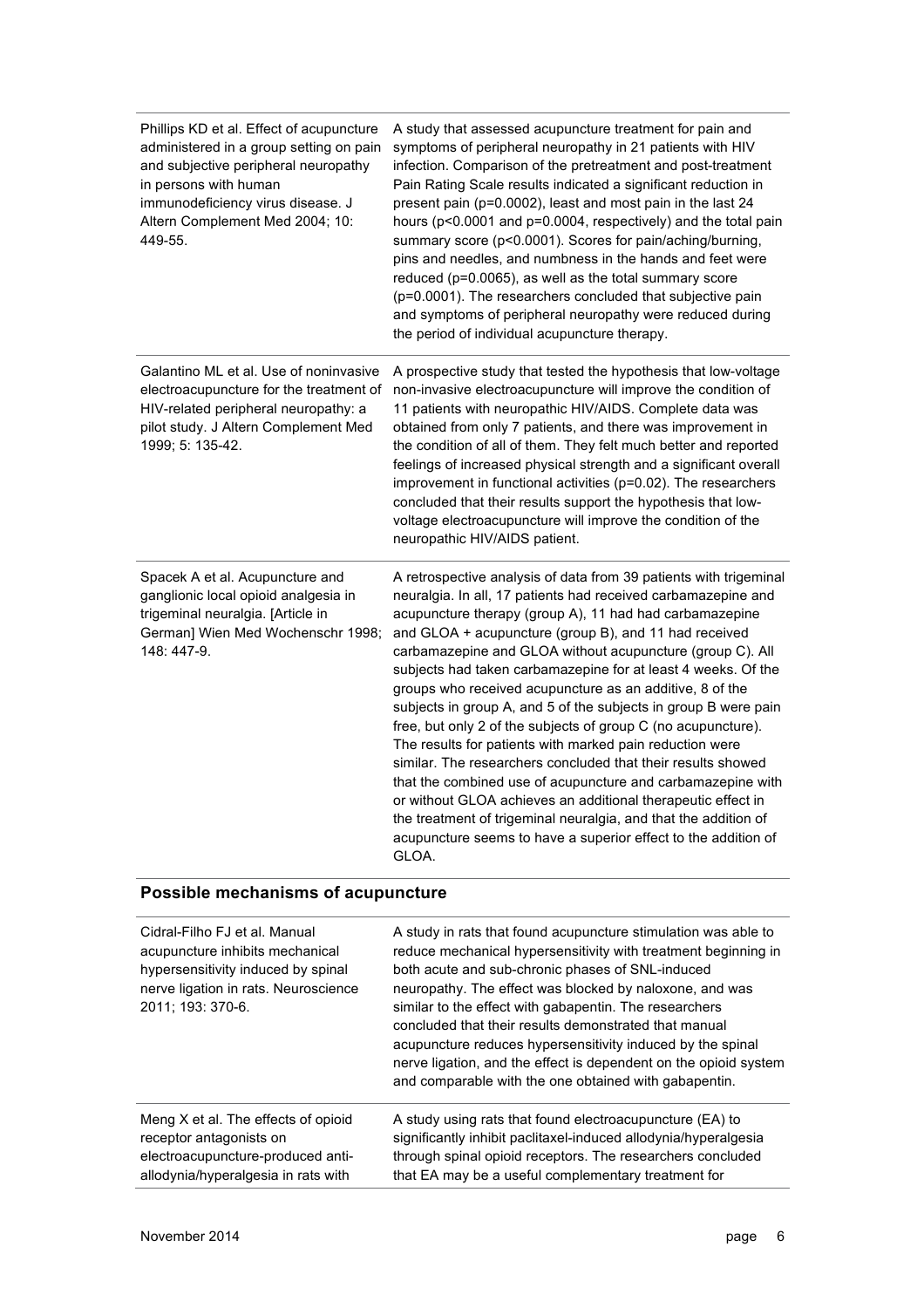| paclitaxel-evoked peripheral<br>neuropathy. Brain Res. 2011 Sep<br>26;1414:58-65.                                                                                                             | neuropathic pain patients.                                                                                                                                                                                                                                                                                                                                                                                                                                                                                                                                                                                                                                                                                                                                                                                                                                                                                                                                                                                                                                                                                                    |
|-----------------------------------------------------------------------------------------------------------------------------------------------------------------------------------------------|-------------------------------------------------------------------------------------------------------------------------------------------------------------------------------------------------------------------------------------------------------------------------------------------------------------------------------------------------------------------------------------------------------------------------------------------------------------------------------------------------------------------------------------------------------------------------------------------------------------------------------------------------------------------------------------------------------------------------------------------------------------------------------------------------------------------------------------------------------------------------------------------------------------------------------------------------------------------------------------------------------------------------------------------------------------------------------------------------------------------------------|
| Goldman N et al. Adenosine A1<br>receptors mediate local anti-<br>nociceptive effects of acupuncture. Nat<br>Neurosci 2010; May 30.                                                           | A study showing that the neuromodulator adenosine, which<br>has anti-nociceptive properties, was released during<br>acupuncture in mice, and that its anti-nociceptive actions<br>required adenosine A1 receptor expression. Direct injection of<br>an adenosine A1 receptor agonist replicated the analgesic<br>effect of acupuncture. Inhibition of enzymes involved in<br>adenosine degradation potentiated the acupuncture-elicited<br>increase in adenosine, as well as its anti-nociceptive effect.<br>The researchers concluded that their observations indicate that<br>adenosine mediates the effects of acupuncture and that<br>interfering with adenosine metabolism may prolong the clinical<br>benefit of acupuncture.                                                                                                                                                                                                                                                                                                                                                                                           |
| Hui KK et al. Acupuncture, the limbic<br>system, and the anticorrelated<br>networks of the brain. Auton Neurosci<br>2010; 157: 81-90.                                                         | Studies have shown that acupuncture stimulation, when<br>associated with sensations comprising deqi, evokes<br>deactivation of a limbic-paralimbic-neocortical network, as well<br>as activation of somatosensory brain regions. These networks<br>closely match the default mode network and the anti-correlated<br>task-positive network. The effect of acupuncture on the brain is<br>integrated at multiple levels, down to the brainstem and<br>cerebellum and appears to go beyond either simple placebo or<br>somatosensory needling effects. Needling needs to be done<br>carefully, as very strong or painful sensations can attenuate or<br>even reverse the desired effects. Their results suggest that<br>acupuncture mobilises the functionally anti-correlated networks<br>of the brain to mediate its actions, and that the effect is<br>dependent on the psychophysical response. They discuss<br>potential clinical application to disease states including chronic<br>pain, major depression, schizophrenia, autism, and Alzheimer's<br>disease.                                                            |
| Hui K.K.-S. The salient characteristics<br>of the central effects of acupuncture<br>needling: limbic-paralimbic-neocortical<br>network modulation. Human Brain<br>Mapping 2009; 30: 1196-206. | This study assessed the results of fMRI on 10 healthy adults<br>during manual acupuncture at 3 acupuncture points and a<br>sham point on the dorsum of the foot. Although certain<br>differences were seen between real and sham points, the<br>hemodynamic and psychophysical responses were generally<br>similar for all 4 points. Acupuncture produced extensive<br>deactivation of the limbic-paralimbic-neocortical system.<br>Clusters of deactivated regions were seen in the medial<br>prefrontal cortex, the temporal lobe and the posterior medial<br>cortex. The sensorimotor cortices, thalamus and occasional<br>paralimbic structures such as the insula and anterior middle<br>cingulate cortex showed activation. The researchers concluded<br>that their results provided additional evidence that acupuncture<br>modulates the limbic-paralimbic-neocortical network. They<br>hypothesised that acupuncture may mediate its analgesic, anti-<br>anxiety, and other therapeutic effects via this intrinsic neural<br>circuit that plays a central role in the affective and cognitive<br>dimensions of pain. |
| Komori M et al. Microcirculatory<br>responses to acupuncture stimulation<br>and phototherapy. Anesth Analg 2009;                                                                              | Experimental study on rabbits in which acupuncture stimulation<br>was directly observed to increase diameter and blood flow<br>velocity of peripheral arterioles, enhancing local                                                                                                                                                                                                                                                                                                                                                                                                                                                                                                                                                                                                                                                                                                                                                                                                                                                                                                                                             |